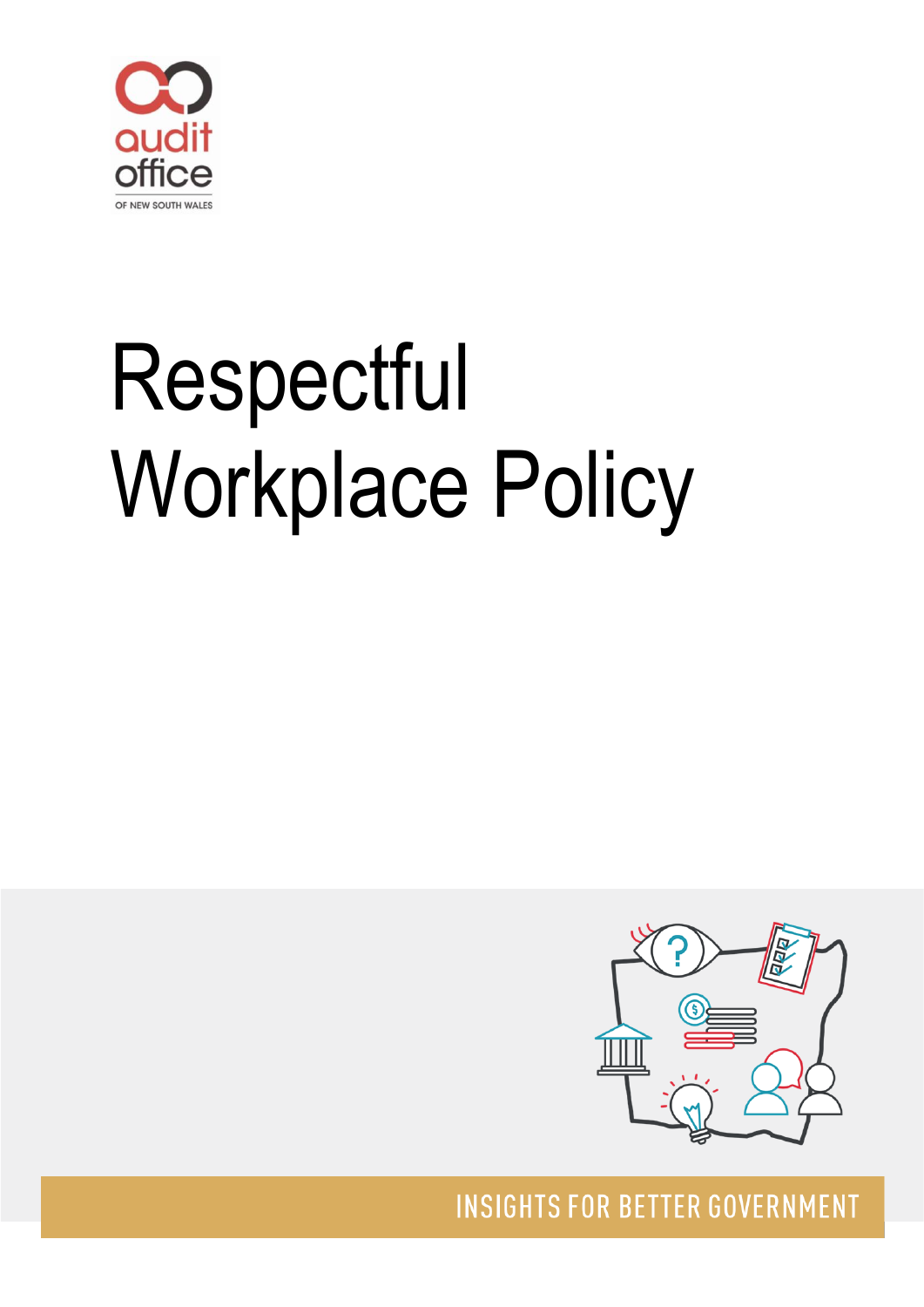#### $1<sub>1</sub>$ **Policy statement**

The Audit Office of New South Wales (Audit Office) is committed to providing a safe, inclusive and friendly workplace environment, where the contribution of everyone is valued and respected. As part of this commitment workplace bullying and harassment will not be tolerated. These behaviours can put at risk the health, safety and wellbeing of all employees.

Everyone working at the Audit Office should expect to be treated and treat others with respect, dignity and fairness and abide by the Audit Office's Code of Conduct.

This policy applies to all Audit Office employees, including contractors and temporary employees.

#### $2.$ **Purpose**

The purpose of this policy is to prevent and combat workplace bullying and harassment. It defines unacceptable behaviours and employee and manager responsibilities. The Audit Office's Grievance Policy should be referred to when lodging a complaint or grievance.

#### **Legislation and related documents** 3.

The key legislation and policies include:

- Audit Office's Code of Conduct
- *Work Health and Safety Act 2011*
- *NSW Anti-Discrimination Act 1977*
- *NSW Industrial Relations Act 1996*
- *Crimes Act 1990*
- *Fair Work Act 2009*
- Dignity and Respect in the Workplace Charter, Unions NSW, 2013
- The Code of Ethics and Conduct for NSW Government Sector Employees 2015
- Guide for preventing and responding to workplace bullying, Safework Australia 2016
- Respectful Workplace with Blythe Rowe Training Manual.

#### $\blacktriangle$ **Definitions**

**Employee** – means anyone who is working for the Audit Office including temporary or permanent employees

**Discrimination** – is when someone, or a group of people, is treated less favourably than another person or group because of their: race, colour, national or ethnic origin; socio-economic status; sex; pregnancy or marital status; age; disability; religion; sexual preference; and trade union activity

#### 5. **What is bullying?**

#### **5.1 What is bullying?**

Bullying is repeated unreasonable behaviour directed towards an employee or group of employees that creates a risk to health and safety. It is behaviour which is offensive, intimidating, intended to humiliate or threaten and undermine. Unreasonable behaviour is behaviour that a reasonable person, having regard to the circumstances, would see as victimising, humiliating, undermining or threatening.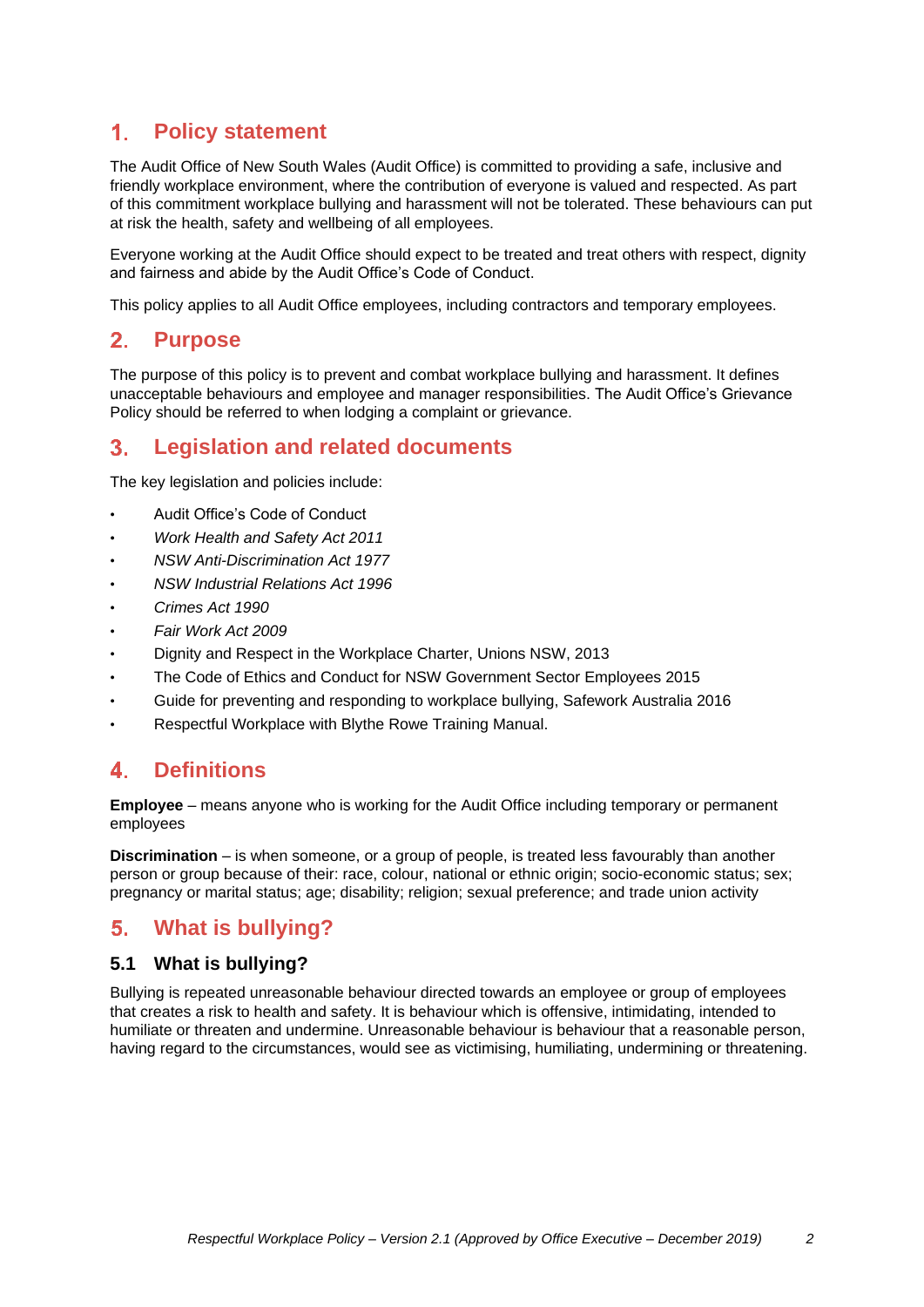Workplace bullying will generally meet the following criteria:

- 1. It is repeated and systematic.
- 2. It is unwelcome and unsolicited.
- 3. The recipient/s consider/s the behaviour to be offensive, intimidating, intended to humiliate or threaten.
- 4. A reasonable person would consider the behaviour to be offensive, intimidating, intended to humiliate or threaten.

#### **5.2 Who is bullying directed towards?**

Bullying can be directed in a range of ways in a workplace:

- downwards (from supervisors or managers to employees)
- upwards (from employees to supervisors, managers or more senior staff)
- sideways (between employees or colleagues)
- from a client to Audit Office employees and vice versa.

Bullying can be directed at a single employee or at more than one employee. It can be carried out by one or more employees.

#### **5.3 Examples of direct and indirect bullying behaviour**

A broad range of behaviours can be bullying, and these behaviours can be direct or indirect bullying. Examples of direct forms of bullying include:

- verbal or email abuse, putting someone down
- spreading rumours or innuendo about someone
- deliberately tampering with someone's personal property or work equipment.

Examples of indirect bullying include:

- unjustified criticism or complaints
- deliberately excluding an employee from workplace activities
- deliberately denying access to information or other resources or withholding information vital for effective work performance
- setting tasks that are unreasonably above or below an employee's ability
- deliberately changing work arrangements, such as leave, to inconvenience a particular employee
- setting work deadlines that are very difficult to achieve
- excessive scrutiny at work.

## **Social media and cyber bullying**

#### **6.1 What is cyber bullying?**

Cyber-bullying is bullying using technology. It may involve using the internet (e.g. email, social media), mobile phone (e.g. SMS, MMS), emerging technologies or other technology like a camera to bully and hurt or embarrass someone. It can happen anonymously, at any hour, anywhere and reach a vast audience.

#### **6.2 Cyber bullying and the workplace**

Although cyber-bullying usually occurs outside the workplace, if it can be shown to be incidental to the victim's work e.g. cyber-bullying a work colleague with explicit or threatening Facebook posts, it may be grounds for disciplinary action including dismissal. Liability to prevent foreseeable harm may rest with the employer in certain circumstances. (Refer to the Audit Office's Social Media Policy.)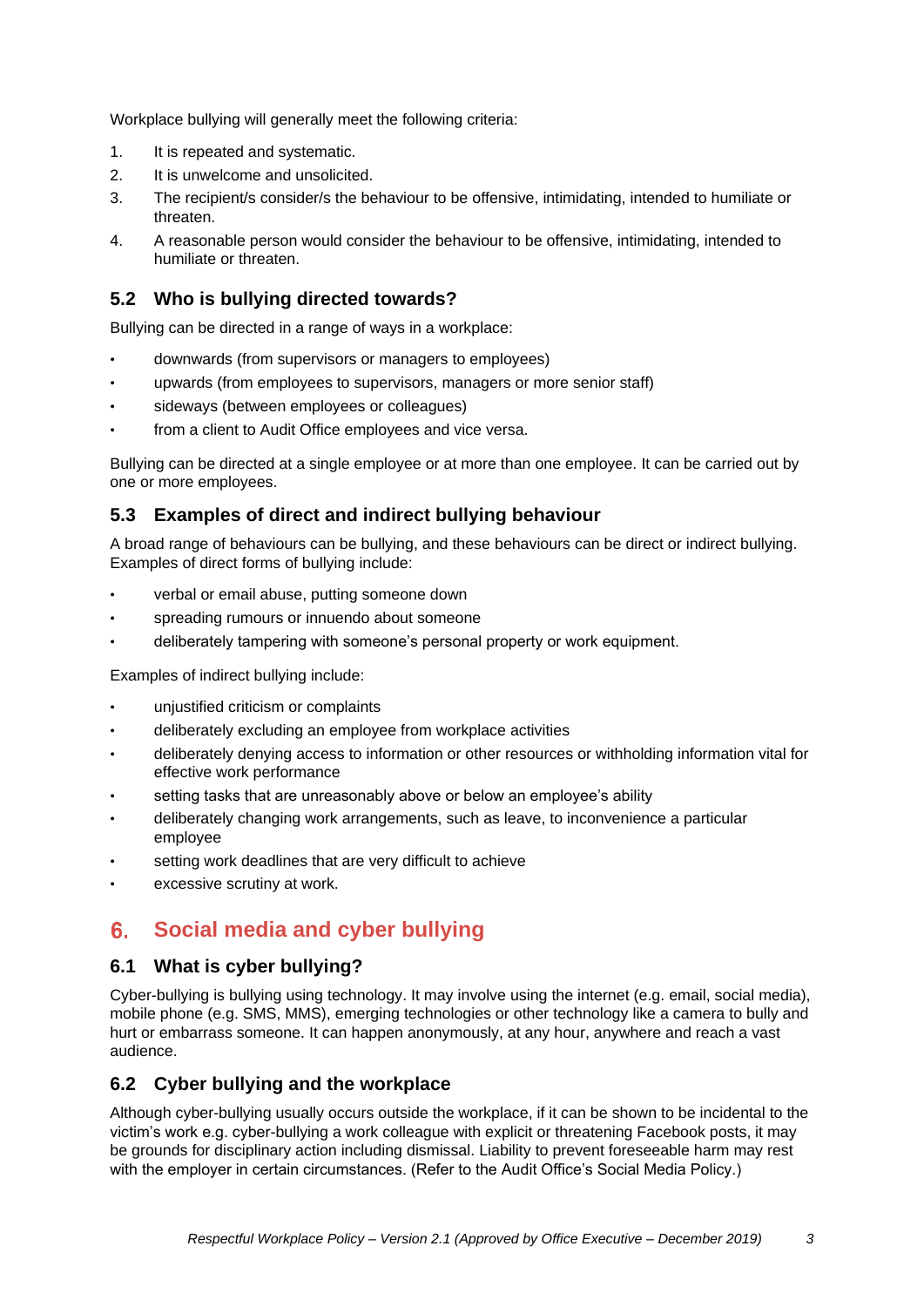# **Harrassment**

#### **7.1 What is harassment?**

Harassment is when someone is intimidated, insulted, belittled or humiliated because of their race, sex, pregnancy, marital status, parental status, transgender, homosexuality, disability, age, carer's responsibility, political or religious conviction, or membership of a union. Harassing behaviour is based on prejudice and discrimination. Harassment can be directed at a client by an Audit Office employee or vice versa.

Harassment is any form of behaviour or conduct that:

- the other person does not want and does not return
- offends, humiliates or intimidates them
- creates a hostile environment.

Harassment is a form of unlawful discrimination. It may be persistent or an isolated incident and can also be unintentional.

**NOTE**: Harassment can be part of a bullying scenario. With bullying, a person is not necessarily targeted because of prejudice and discrimination.

#### **7.2 Who might commit workplace harassment?**

Harassment can take place between:

- an employee and a manager or supervisor
- employees and colleagues
- an employee and another person in the workplace, for example a client or their employees

#### **7.3 Examples of behaviours that could constitute harassment**

There are many types of verbal, non-verbal and physical behaviour that could amount to harassment. The basic rule is that if someone else finds behaviour harassing then it could be harassment.

Harassment can include behaviour such as:

- telling insulting jokes about particular racial groups
- sending explicit or sexually suggestive emails
- displaying offensive or pornographic posters or screen savers
- making derogatory comments or taunts about someone's race or religion
- asking intrusive questions about someone's personal life, including their sex life
- abusing a person loudly, usually when others are present
- repeated threats of dismissal or other severe punishment for no reason
- leaving offensive messages on email or telephone
- sabotaging a person's work, for example, by deliberately withholding or supplying incorrect information, hiding documents or equipment, not passing on messages and getting a person into trouble in other ways
- maliciously excluding and isolating a person from workplace activities
- persistent and unjustified criticisms, often about petty, irrelevant or insignificant matters
- humiliating a person through gestures, sarcasm, criticism and insults, often in front of clients, management or other employees.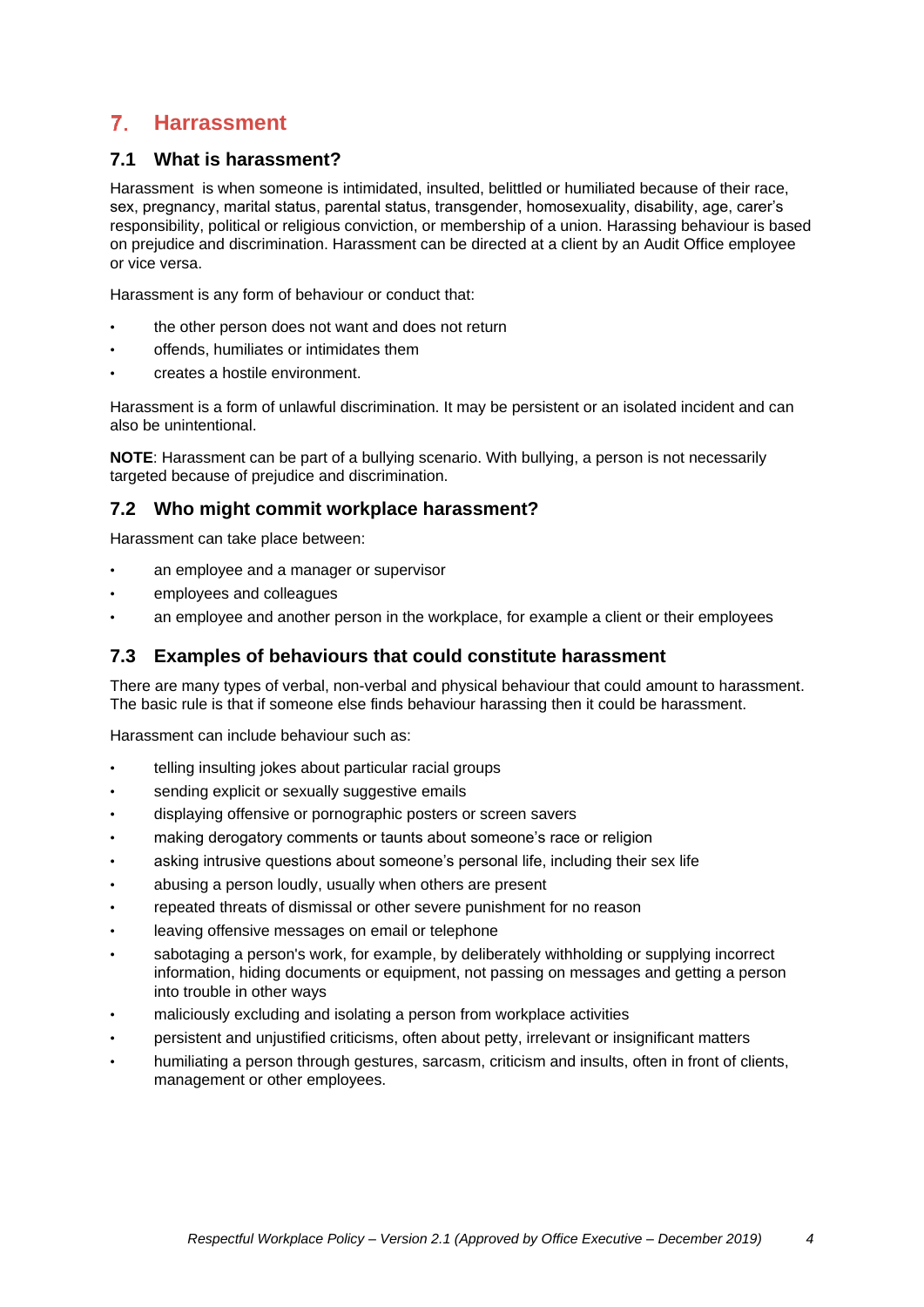# **What is not bullying or harassment?**

The following do not constitute bullying or workplace harassment:

- acts of unlawful discrimination, vilification or sexual harassment (e.g. assault) that are criminal offences and are therefore managed by the police
- a single incident of bullying
- legitimate and reasonable managerial actions to direct and control how work is done in the workplace do not constitute workplace bullying or harassment.

Legitimate managerial actions may include:

- providing appropriate feedback on an employee's work performance (the fact that an employee may find the feedback upsetting, does not of itself constitute bullying or harassment)
- managing performance or underperformance issues
- issuing reasonable directions about work allocation and performance, and about attendance at the workplace
- rotating employees between teams or taking action to make an employee's position redundant where the process is conducted fairly and equitably
- making justifiable decisions related to recruitment, selection and other development opportunities
- ensuring that workplace policies are implemented
- managing allegations of misconduct and utilising disciplinary actions where appropriate
- overseeing injury and illness processes in accordance with work health and safety, injury management and workers compensation legislation and policies.

In some cases, offence, may be taken where no bullying or harassment has actually occurred, and in other extreme circumstances the incident could amount to criminal behaviour requiring more immediate and extreme action.

#### $9<sub>1</sub>$ **Preventing disrespectful behaviours – risk management approach**

Under the *Work Health and Safety Act 2011*, any workplace hazard that may exist in the workplace such as bullying and harassment should be treated through a risk management approach.

#### **9.1 Assessing risk**

There is a risk of workplace bullying or harassment whenever people work together. The following bullying and harassment risk factors will be considered by the Audit Office and supervisors/managers when assessing risks:

- organisational change (e.g. change in supervisor/manager, significant technological change, restructuring)
- leadership styles which are strict and directive, not allowing workers to be involved in decision- making or not allowing flexibility
- supervision which is inadequate or absent, with responsibilities being inappropriately delegated to subordinates
- lack of appropriate work systems e.g. lack of resources, lack of experience and role definitions, and unrealistic performance measures
- poor workplace relationships e.g. unmanaged and unresolved conflicts
- workplace characteristics:
	- employees that are vulnerable, including young employees, new employees and injured employees
	- teams that have an over-representation of, for example, long-standing employees with an embedded culture
	- employees in a minority because of, for example, ethnicity, religion or sexual preference.

*Respectful Workplace Policy – Version 2.1 (Approved by Office Executive – December 2019) 5*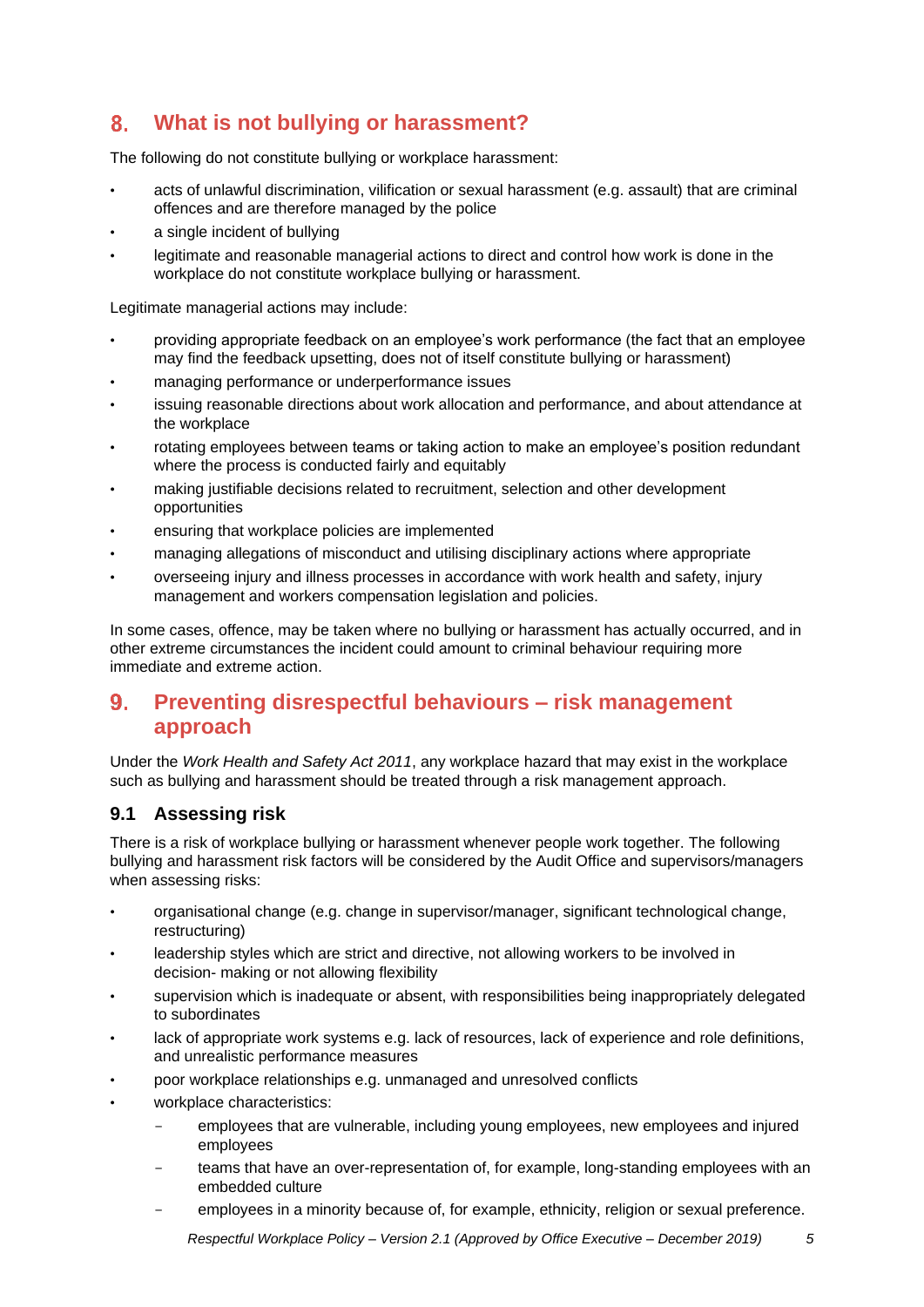## **9.2 Minimising risk**

The Audit Office has a responsibility to minimise risk and will ensure potential risks are mitigated through the Audit Office WHS Risk Management Framework and its employees and managers.

# **10. Rights and responsibilities**

There are a range of actions that can be taken by the Audit Office and its employees to prevent and minimise risks:

## **10.1 The Audit Office**

The Audit Office will:

- review this policy and the Audit Office's Grievance Policy in consultation with the Work Health and Safety Committee
- arrange workplace bullying and harassment prevention training at induction and regular refresher training
- develop and maintain effective communication throughout change processes that impact work health and safety issues
- train and support supervisors/managers in managing performance, giving feedback and seeing the signs of workplace bullying (absenteeism, poor performance)
- include leadership questions (e.g. conduct and performance) at exit interviews
- monitor workforce statistics, exit interview data and complaints for indications of unacceptable behaviours.

#### **10.2 All employees**

Employees have the right to have complaints and formal grievances dealt with in accordance with the Audit Office's Grievance Policy.

They have an obligation to:

- abide by the Code of Conduct and promote a positive and cooperative workplace culture
- take responsibility for their actions in the workplace, and where the actions of others are disagreeable to them, attempt to settle matters, where appropriate, with that person or persons in the first instance
- raise matters of concern at an early stage and actively participate in the grievance management process in a respectful, honest and ethical manner.

#### **10.3 Managers**

Managers are responsible for:

- enforcing clear standards of behaviour for their employees in line with the Audit Office's Code of Conduct
- acting immediately to eliminate any disrespectful behaviour as soon as they become aware of it
- discussing this policy at team meetings and induction
- monitoring relationships within the work group/team to see how new/vulnerable employees are being treated
- managing bullying and harassment complaints fairly, confidentially, promptly, and in accordance with the grievance procedures
- ensuring action and recommendations arising from cases of bullying and harassment are implemented in a timely manner
- ensuring all actions taken to manage a bullying or harassment complaint are appropriately documented. A record should be made of all meetings and interviews detailing who was present and the agreed outcomes.